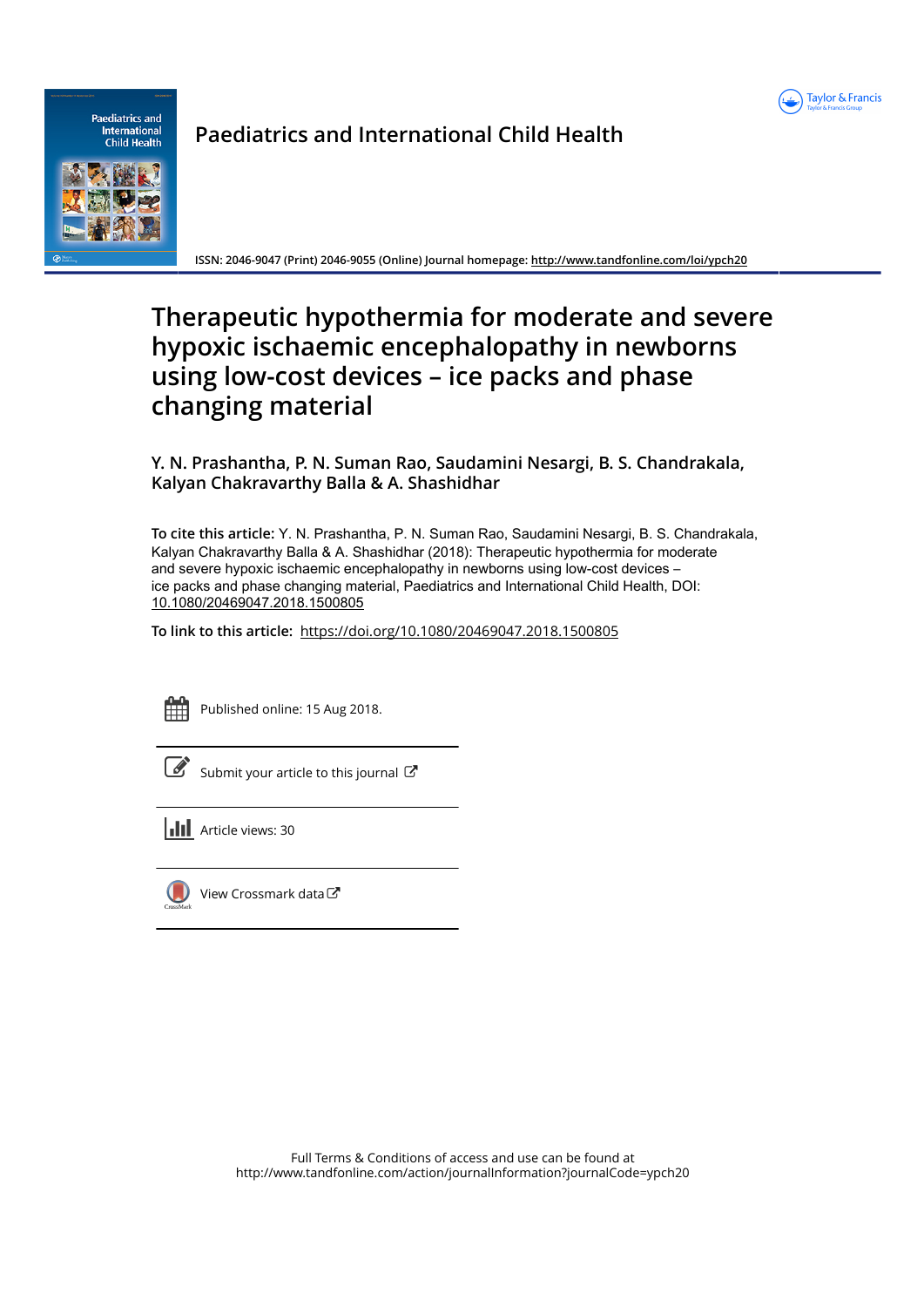#### **ARTICLE**



## Therapeutic hypothermia for moderate and severe hypoxic ischaemic encephalopathy in newborns using low-cost devices – ice packs and phase changing material

Y. N. Prashantha, P. N. Suman Rao , Saudamini Nesargi , B. S. Chandrakala, Kalyan Chakravarthy Balla and A. Shashidhar

Department of Neonatology, St John's Medical College, Bengaluru, India

#### **ARSTRACT**

Background: Different methods have been used for therapeutic hypothermia for neonates with moderate-to-severe hypoxic ischaemic encephalopathy (HIE). As standard cooling devices are expensive, there is a need to establish the safety and efficacy of low-cost devices such as ice packs (IP) and phase changing material (PCM).

Aim: To assess the efficacy and safety of therapeutic hypothermia (TH) and the clinicolaboratory profile of neonates who underwent cooling with IP or PCM.

Methods: The study was retrospective. TH for moderate-to-severe HIE was initiated with IP<br>between 2012 and 2014 and with PCM (MiraCradle™) from September 2014. A standard protocol for inclusion and management during TH was used for all newborns. All data were collected by means of a local cooling registry.

Results: Sixty-two cooled newborns (IP 29, PCM 33) were included in the study. Mean gestational age was 38.6 (1.7) weeks and mean birthweight 2920.6 g (450.7); 66.1% were inborn and 91.9% had moderate encephalopathy. Mean (SD) core temperature during cooling was 33.47°C (0.33) for PCM and 33.44°C (0.34) for IP. Adverse events observed during TH were thrombocytopenia (54.8%), coagulopathy (30.6%), shock (30.6%), skin changes (12.9%) and persistent pulmonary hypertension (8.1%). Forty-nine infants were discharged, two died and 11 were discharged against medical advice. TH was prematurely stopped in seven newborns with serious adverse events such as disseminated intravascular coagulation (DIC), gangrene and arrhythmia (IP 5, PCM 2).

Conclusion: Low-cost devices are safe and effective alternatives for maintaining TH in lowresource settings with adequate monitoring.

Abbreviations: DAMA, discharged against medical advice; DIC, disseminated intravascular coagulation; HELIX, Hypothermia for Encephalopathy in Low- and Middle-Income Countries Trial; HIE, hypoxic ischaemic encephalopathy; IP, ice packs; LMIC, low- and middle-income countries; NICHD, National Institute of Child Health and Human Development; PCM, phase changing; TH, therapeutic hypothermia (TH); TOBY, total body hypothermia for neonatal encephalopathy.

### Introduction

Neonatal mortality accounts for two-thirds of infant mortality in India and other low- and middle-income countries (LMIC) [1,2]. Perinatal asphyxia contributes to 21% of all neonatal deaths. Therapeutic hypothermia (TH) initiated within 6 h and maintained for 72 h after an asphyxial insult has been shown to reduce the combined outcome of mortality or major neurodevelopmental disability at 18 months of age (RR 0.75, 95% CI 0.68–0.83) [3,4].

Different methods have been used to induce moderate hypothermia, including selective head cooling, head cooling combined with body cooling and body cooling alone [5–10].

Because of the prohibitive expense of servo-controlled devices, several low-cost devices such as ice packs (IP) [6,7] and phase changing material (PCM) [8,9] have been used for cooling. The Indian guidelines for neonatal resuscitation 2017 [11], however, still do not list TH as a standard treatment in perinatal asphyxia. More studies are necessary in India to establish the safety, efficacy and feasibility of low-cost devices for TH before it can become the standard of care in similar LMICs.

This study was therefore undertaken with the primary objective of assessing the efficacy and safety of low-cost devices for TH and to describe the clinicolaboratory profile of infants who have undergone TH in a tertiary care NICU. The secondary objective was to

CONTACT A. Shashidhar <sup>Shashiishere@gmail.com</sup> © 2018 Informa UK Limited, trading as Taylor & Francis Group **ARTICLE HISTORY** Received 3 April 2018 Accepted 11 July 2018

**KEYWORDS** 

Hypoxic ischaemia; brain; hypothermia; induced; ice packs; phase changing material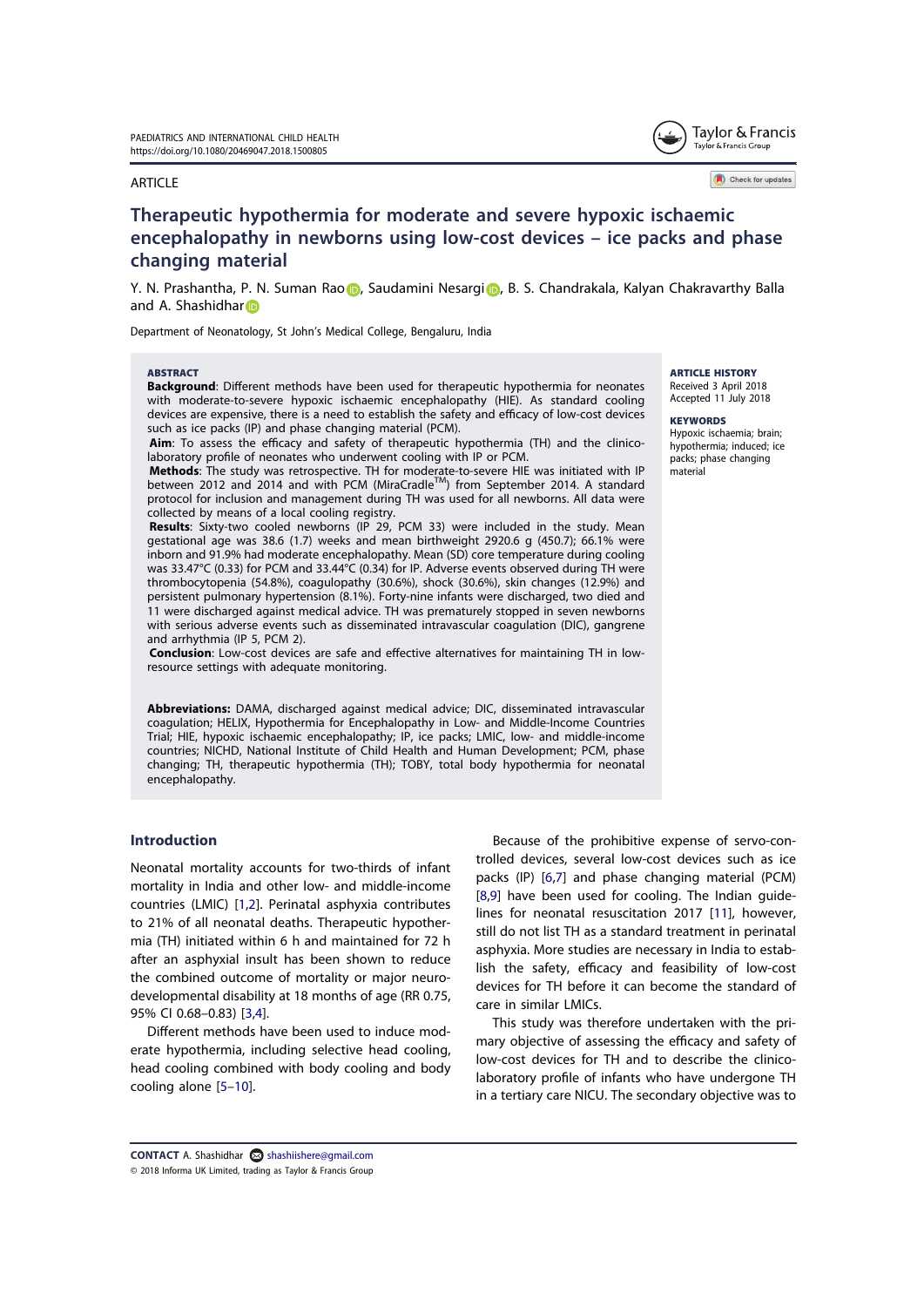compare the two low-cost methods of cooling with IP and PCM.

### Methods

This was a retrospective analysis of newborns cooled at St John's Medical College Hospital, Bengaluru, a tertiary-care centre in southern India. Newborns who received TH from April 2012 to July 2016 were included in the study. Ice packs (plastic containers filled with cooling gel used in vaccine carriers) were used for cooling newborns between 2012 and 2014, and PCM (MiraCradle™, Pluss Polymers, New Delhi, India) from September 2014. Data were retrieved from chart analysis and from the cooling registry in the unit.

TH was initiated in all neonates with a gestation of ≥35 weeks, who weighed >1.8 kg, presented within 6 h of life and fulfilled the cooling criteria modified from the National Institute of Child Health and Human Development (NICHD) criteria [3].

For inborn infants, the physiological criteria were any one of the following: arterial blood gas (cord/first postnatal hour) pH < 7.0 or absolute base excess  $\ge$ -12 or Apgar score ≤5 at 5 min or requiring positive pressure ventilation for at least 10 min at birth. The neurological criteria were the presence of seizures or evidence of moderate or severe encephalopathy. Encephalopathy staging was based on the modified Sarnat staging used in the NICHD study [3]. The standardised neurological criteria were used to assess newborns every hour until 6 h of life.

For outborn infants, the physiological criteria were relaxed to include those who did not cry immediately after birth or required resuscitation or Apgar score < 5 at 5 min (if available). Infants requiring respiratory support, including mechanical ventilation, were also included.

Written informed consent was obtained from the parent/s before initiation of TH.

With IP, TH was initiated by placing three-to-six cloth-covered IPs in contact with the infant on the head, abdomen and back, and, in the PCM group, blocks of PCM with a melting point of 29°C (MiraCradle™) were used.

PCM are material composed of salt hydride, fatty acids and esters which act as heat buffers by virtue of their ability to convert to liquid form when brought into contact with a warmer object such as the human body by absorbing and storing heat. Two types of PCM blocks were used: FS-29 (Form Stable melting point 29°C) and FS-21 (Form Stable melting point 21° C) [10]. When not in use, the PCM blocks were stored in the refrigerator at 2°C–8°C, and, when taken out for use, were ensured to be in a solid state. For insulation, the newborn was placed in a cradle on a conduction mattress on top of the PCM under a radiant warmer.

The core body temperature was continuously measured by a rectal probe attached to a multi-channel monitor. The target temperature of 33.5°C was achieved as soon as possible and maintained in the range of 33.2–33.8°C.

When temperatures were ≤33.2°C, IPs were removed one-by-one and, when the temperature touched 33.8°C, more ice packs were added. If the temperature was ≤33.2°C in the PCM group, lateral positioning using linen sheets as a barrier followed by increasing heat output by a radiant warmer in manual mode from 10% to 40% was undertaken gradually to prevent the temperature from falling further. Removal of the sheet barriers or use of FC-21 was employed beyond 33.8°C. The temperature was maintained between 33°C and 34°C for 72 h and then the infant was slowly rewarmed at the rate of 0.2–0.5°C per hour to a normal temperature of 36.5°C.

Continuous vital monitoring was undertaken for all the newborns and temperatures were recorded every 15 min in the charts. Blood counts, prothrombin time and activated partial thromboplastin time, serum creatinine, serum electrolytes, liver enzymes and C-reactive protein were monitored during cooling. Feeds were commenced when the newborns were haemodynamically stable after 48 h of TH. Sedation was administered as required using either opioids for ventilated newborns or paracetamol for shivering. Other supportive treatments including invasive ventilation (with an endotracheal tube in situ), fluid management, shock, electrolyte imbalance and sepsis were managed as per standard recommendations which did not change during the study period. HIE staging was undertaken according to the Sarnat classification [12]. The ambient temperature of the unit was maintained between 24°C and 26°C by centralised air conditioning.

### Outcome measures

The primary outcome was the number of newborns successfully cooled and discharged. The number of deaths and DAMA (discharged against medical advice), duration of hospital stay, short-term complications owing to the disease process itself and to cooling were documented. As a secondary outcome, the two devices—IP and PCM—were compared for ability and ease in maintaining temperature in the target range.

#### Sample size

The sample size was calculated on the basis of the pilot data for 20 newborns in the same centre undergoing TH which showed that 4% of the temperature readings were outside the target range (33–34°C). To estimate this rate of non-compliance with 20% relative precision and a 95% confidence interval, the sample size required was 2305 temperature readings.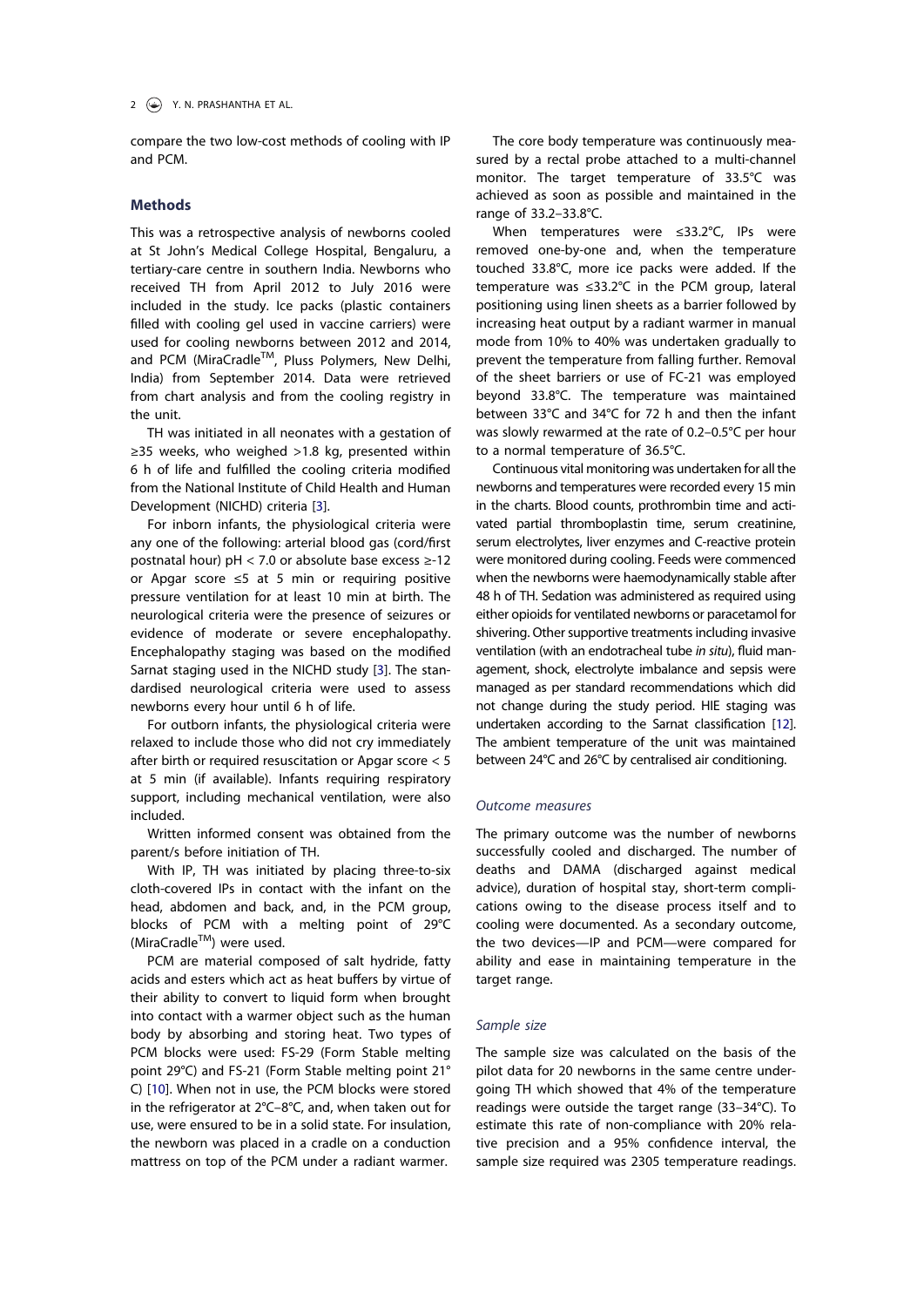| Variables                          | Ice packs, $n = 29$ | PCM, $n = 33$ | <i>p</i> -value | Total, $n = 62$ |
|------------------------------------|---------------------|---------------|-----------------|-----------------|
| Inborn, $n$ $(\%)$                 | 17 (58.6)           | 24 (72.7)     | 0.36            | 41(66.1)        |
| Gestational age, wks, mean (SD)    | 39(1.3)             | 38.3(1.9)     | 0.17            | 38.6(1.7)       |
| Male, $n$ $(\%)$                   | 18 (62.1)           | 16(48.5)      | 0.40            | 34 (54.8)       |
| Small for gestational age, $n$ (%) | 5(20.7)             | 4(12.1)       | 0.70            | 9(14.5)         |
| Birthweight, g, mean (SD)          | 2860 (391.8)        | 2973 (496.8)  | 0.33            | 2920 (447.1)    |
| Normal delivery, n (%)             | 24 (82.7)           | 18 (54.5)     | 0.36            | 42 (67.7)       |
| APGAR at 5 mins, mean (SD)*        | 5.8(1.3)            | 5.6(1.4)      | 0.80            | 5.8(1.3)        |
| Cord pH, mean (SD)*                | 6.9(0.1)            | 6.9(0.1)      | 0.28            | 6.9(0.1)        |
| Base excess, mean (SD)*            | 19.8 (4.8)          | 20.7(3.8)     | 0.30            | 20.3(4.2)       |
| Seizures, n (%)                    | 6(20.6)             | 4(12.1)       | 0.49            | 10(16.1)        |
| Moderate encephalopathy, $n$ (%)   | 27 (93.0)           | 30 (91.0)     | 0.75            | 57 (91.1)       |

Table 1. Neonates. baseline characteristics.

\*Inborn.

With 72 readings per newborn, this would need recordings for 32 newborns.

#### Statistical analysis

The data were analysed using the SPSS 16.0 software. Mean (SD), median (IQR) and frequency were calculated. The  $\chi^2$  test was used for qualitative variables, Pearson's co-efficient for correlation between the two methods and the t-test or Mann–Whitney U-test for quantitative variables.

#### **Ethics**

The ethics committee of St John's Medical College approved the study before it commenced.

#### Results

Sixty-two cooled newborns (IP 29, PCM 33) were included in the study. The mean gestational age was 38.6 (1.7) weeks and mean birthweight 2920.6 g (450.7); 66.1% were inborn and 91.9% had moderate encephalopathy (Table 1).

Altogether, 49 newborns (79%) were successfully cooled and discharged (Table 2). Death and DAMA occurred in 3.2% and 17.7%, respectively. Significantly more newborns were discharged from the PCM than the IP group (90.9% vs 65.5%,  $p = 0.03$ ).

TH was stopped prematurely in five (17.2%) newborns in the IP group as three had disseminated intravascular coagulation (DIC), one had bradyarrhythmia (heart rate <60/min) and one developed ischaemic gangrene of the hand secondary to peripheral arterial line insertion. In the PCM group, TH was stopped prematurely in two (6.2%) newborns because

Table 2. Outcome.

|                                               | Ice packs<br>$n = 29$ | <b>PCM</b><br>$n = 33$ | value   |
|-----------------------------------------------|-----------------------|------------------------|---------|
| Discharged, n (%)                             | 19 (65.5)             | 30 (90.9)              | $0.03*$ |
| DAMA, n                                       |                       |                        |         |
| Death, n                                      |                       |                        |         |
| Duration of hospital stay, days,<br>mean (SD) | 11.8(8.7)             | 10.3(5.1)              | 0.40    |

DAMA, discharged against medical advice; \*statistically significant.

of DIC. Tables 3 and 4 compare temperature and clinico-pathological profiles in the IP and PCM groups.

The median time to reach the target rectal temperature from initiation was less in the PCM group (30 min, IQR 20–40) than in the IP group (35 min, IQR 25–45). In the PCM group, 3.7% of readings were <33° C compared with 4.8% in the IP group ( $p = 0.1$ ), and 4.8% of readings were >34°C compared with 2.7% in the IP group ( $p = 0.001$ ). The mean (SD) temperature during cooling was comparable between the two groups [33.47 (0.33°C) and 33.44 (0.34°C), respectively]. Rectal temperatures during the induction and maintenance phases of cooling using IP and PCM are shown in Figure 1.

Adverse events observed during TH were thrombocytopenia (54.8%), coagulopathy (30.6%), shock (30.6%), skin changes (12.9%) and persistent pulmonary hypertension (8.1%) (Table 4). Times to achieve full feeds with IP and PCM were 4.80 (1.6) and 4.96 (1.5) days, respectively. Rates of re-warming with PCM and IP were 0.2°C/h and 0.26°C/h, respectively, not significantly different. TH with PCM was less labour-intensive with the mean use of F-21 per day being 5.2 (1.5) times compared with 8.1 (4.1) times per day ( $p < 0.05$ ) for changing ice packs.

### Discussion

Low- and middle-income countries have about a 10 times higher burden of HIE but have been deprived of the benefits of TH, primarily because of the high costs associated with advanced servo-controlled cooling devices. This study demonstrates that low-cost methods such as IP and PCM are equally effective in maintaining a target temperature of 33–34°C for a total of 72 h. This is comparable to mean temperatures attained in other studies of low-cost devices—33.45° C (0.26) [10] and 33.8°C (0.4) [6]—and also servo-controlled devices [33.4 (0.4)] [14,15]. Both methods effectively reduced rectal temperature to the target temperature within the specified time limit, which was comparable with results of other studies at a median (IQR) of 30 min (10–90) [9]. Another Indian study reported a median time of 60 min (IQR 60–180) [10].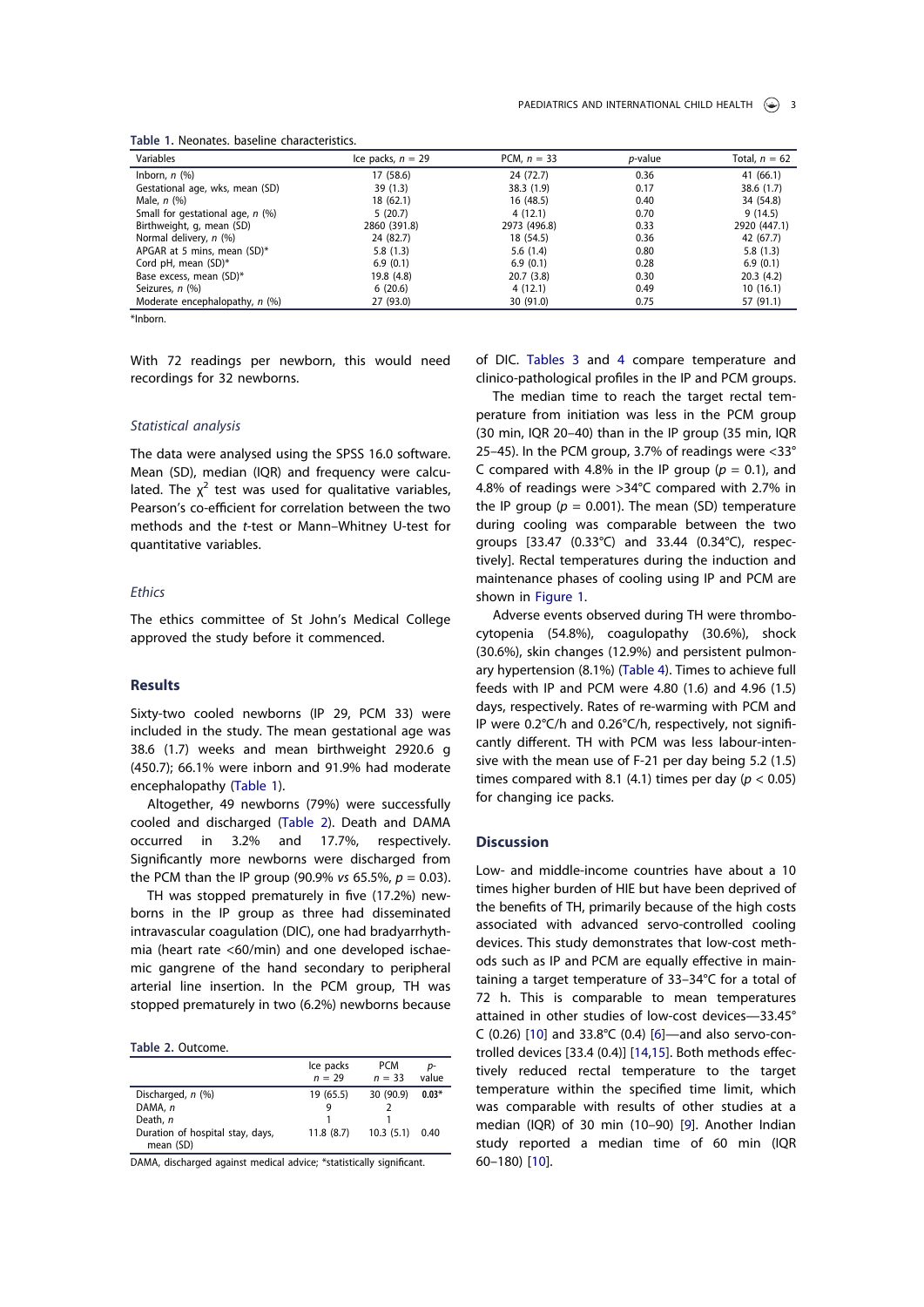#### $4 \quad \circledast$  Y. N. PRASHANTHA ET AL.

Table 3. Temperature comparison between the two methods.

| Variable                                                            | Ice packs    | <b>PCM</b>   | <i>p</i> -value |
|---------------------------------------------------------------------|--------------|--------------|-----------------|
| Rectal temperature at initiation of cooling, °C, mean (SD)          | 36.3 (0.94)  | 36.1 (0.94)  | 0.36            |
| Median time to reach target temperature, mins, median (IQR)         | $35(25-45)$  | $30(20-40)$  | 0.25            |
| Mean temperature during cooling, °C, mean (SD)                      | 33.44 (0.34) | 33.47 (0.33) | $0.004*$        |
| Labour intensity, mean no. of changes/day of IP and F-21, mean (SD) | 8.14(4.14)   | 5.28 (1.54)  | $0.04*$         |
| Temperature readings outside target, %:                             |              |              |                 |
| $< 33^{\circ}$ C                                                    | 4.8          | 3.7          | 0.1             |
| $> 34^{\circ}$ C                                                    | 2.7          | 4.8          | $0.001*$        |
| Rate of rewarming, °C/hour                                          | 0.26         | 0.2          | $0.001*$        |

\*Statistically significant.

Table 4. Clinico-laboratory profile of newborns undergoing therapeutic hypothermia.

| Events                                                  | Ice packs, $n$ $(\%)$ | PCM, $n$ $(\%)$ | $p$ -value | Total, $n$ $(\%)$ |
|---------------------------------------------------------|-----------------------|-----------------|------------|-------------------|
| Respiratory                                             |                       |                 |            |                   |
| No. receiving invasive ventilation                      | 11 (37.9)             | 12 (36.36)      | 0.89       | 23 (37)           |
| Cardiovascular                                          |                       |                 |            |                   |
| Shock*                                                  | 14 (48.2)             | 15 (45.4)       | 0.82       | 29 (46.7)         |
| Bradycardia <sup>†</sup>                                | 9(31.0)               | 11(33.3)        | 1.0        | 20 (32.2)         |
| PPHN <sup>+</sup>                                       | 2(6.9)                | 3(9.09)         | 1.0        | 5(8.0)            |
| Haematological                                          |                       |                 |            |                   |
| Coagulopathy                                            | 8(27.5)               | 11(33.3)        | 0.78       | 19 (30.6)         |
| Thrombocytopenia, platelet count < $150 \times 10^9$ /L | 15(51.7)              | 17 (51.5)       | 0.97       | 32 (51.6)         |
| Anaemia, Hb < 13 g/dL                                   | 7(24)                 | 4(12.1)         | 0.30       | 11(17.7)          |
| Other                                                   |                       |                 |            |                   |
| Seizure                                                 | 17 (58.6)             | 14 (42.4)       | 0.30       | 31 (50.0)         |
| Acute kidney injury                                     | 3(10.3)               | 4(12.1)         | 1.0        | 7(11.2)           |
| Sepsis, culture-positive                                | 2(6.9)                | 0               | 0.21       | 2(3.2)            |
| Hyperbilirubinaemia                                     | 4(13.7)               | 7(21.2)         | 0.66       | 11(17.7)          |
| requiring phototherapy                                  |                       |                 |            |                   |
| Days to achieve full feeds,                             | 4.8(1.6)              | 4.96(1.5)       | 0.72       | 4.9(1.6)          |
| mean (SD)                                               |                       |                 |            |                   |
| <b>Metabolic</b>                                        |                       |                 |            |                   |
| Hyperglycaemia <sup>§</sup>                             | 7(24.0)               | 4(12.1)         | 0.31       | 11(17.7)          |
| Hypoglycaemia**                                         | 11(37.9)              | 8(24.4)         | 0.27       | 19 (30.6)         |
| Hyponatraemia <sup>††</sup>                             | 10 (34.4)             | 9(27.3)         | 0.58       | 19 (30.6)         |
| Hypocalcaemia <sup>##</sup>                             | 2(6.9)                | 5(15.0)         | 0.26       | 7(11.2)           |
| Other adverse events                                    | 12 (41.3)             | 5(15.15)        | 0.02       | 17 (27.4)         |
| Cardiac arrhythmia,                                     | 1(3.4)                | 0               |            |                   |
| bradycardia $<$ 60/min                                  |                       |                 |            |                   |
| Bleeding                                                | 4(13.7)               | 3(9.0)          |            |                   |
| Skin changes                                            | 6(20.6)               | 2(6.0)          |            |                   |
| Gangrene of the hand                                    | 1(3.4)                | 0               |            |                   |

\*Requiring bolus or inotrope; <sup>†</sup>heart rate < 90/min; <sup>‡</sup>persistent pulmonary hypertension of the newborn; right-to-left shunting in the absence of \*<br>| congenital heart disease; <sup>\$</sup>blood glucose >7 mmol/L; \*\*blood glucose L;  $p$ -value in bold type is statistically significant.



Figure 1. Mean (SD) rectal temperature profile during the induction and maintenance phases.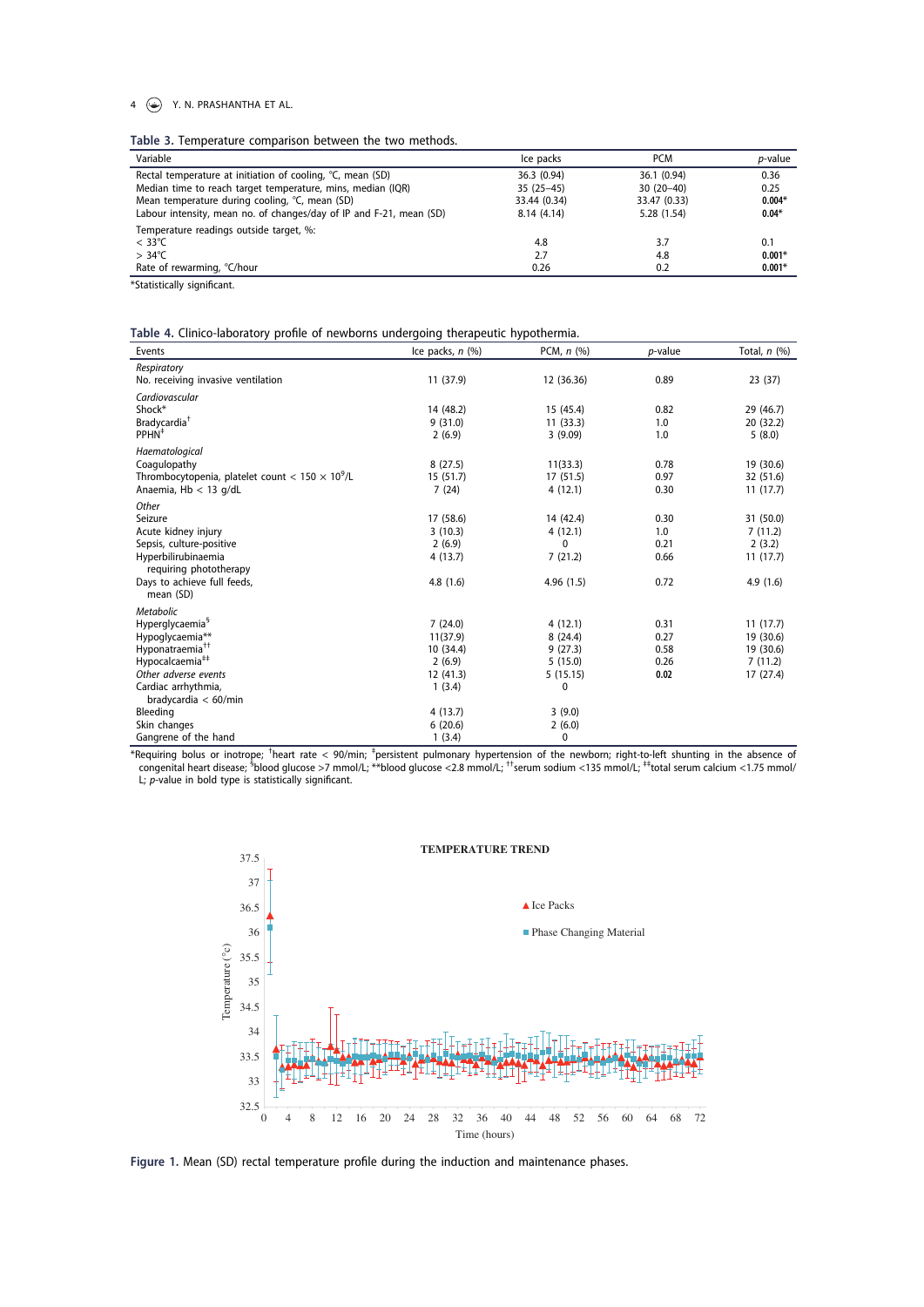There were more readings of <33°C in the IP group, whereas in the PCM group more temperatures of >34° C were recorded. The rate of re-warming was more gradual with PCM as the protocol was changed to a slower re-warming process.

Adverse events were comparable with the TOBY (Total Body Hypothermia for Neonatal Encephalopathy) Trial [14] which showed a significant increase of thrombocytopenia and coagulopathy (58% and 41%, respectively). The incidence of bradycardia was 29% with IP and 33.3% with PCM. However, the incidence of skin changes, particularly subcutaneous fat necrosis, was greater with IP. There was an increased incidence of other adverse events in the IP group, probably because TH was a new modality in the centre at that time. Duration of hospital stay was significantly shorter than in the NICHD trial (11 days vs 19.9) [3]. This might reflect earlier discharge policies in India where neonatal care is often not insured and families bear the burden of care. The complications of sepsis, acute kidney injury and jaundice were not significantly different in the two groups. The times taken to achieve full feeds were also similar with the two methods.

The use of PCM was less labour-intensive than that of IP. Other Indian studies have observed a similar pattern in PCM [10]. This has major implications for LMICs in which most NICUs have a sub-optimal nurse: newborn ratio.

The improved outcomes with PCM compared with IP possibly reflect improved experience of its use over time rather than better efficacy of PCM as both methods were found to be equally effective in maintaining temperatures.

The strengths of the study are the relatively large number of newborns included, evaluation of two different low-cost devices and reliable and detailed collection of data.

Whether TH is effective in India in reducing mortality or neurodevelopmental deficits would be best established by a randomised controlled trial.

The absence of a control group is a limitation of the study. However, in view of the proven benefits of TH in various well conducted trials including in India [3,8], it was considered unethical to withhold it for half of the population, and TH was implemented with close monitoring and vigilance after informed consent had been obtained. Long-term neurodevelopmental outcomes were not studied; however, all the cooled newborns are under developmental follow-up.

The study shows that therapeutic hypothermia can be undertaken in LMIC using low-cost devices, IP or PCM, as an effective and relatively safe strategy. Currently, TH is practiced in many centres in India, in some for research purposes and in others as a service [7–10]. However, TH is still not practised routinely in India [11] as there is concern that outcomes may be poorer [9]. An inferior quality of newborn care and differences in co-morbidities are possible reasons for these poorer outcomes. Caution should be exercised before over-enthusiastic and premature implementation of this therapeutic modality [13] without an adequate quality of general care. A multicentre RCT– HELIX trial [16] is under way in India to study the efficacy of a servo-controlled device.

Considering that perinatal asphyxia contributes to 150,000 deaths/year [1] in India, TH has the potential to save 38,000 lives per year in addition to being a major advance in reducing the hidden burden of disability in countries such as India. With the approximate cost of Miracradle™ being INR160,000 (€1750) including the PCMs, conduction mattress and insulating cradle, there is also a need for manufacturers to keep costs affordable for low-resource countries. This study adds to the growing body of evidence that, in LMIC, TH is feasible using low-cost devices with results which are comparable to those of multicentre international studies. However, in view of the need for continuous clinical and laboratory monitoring, trained health-care personnel, the need for ventilation and other supportive infrastructure, TH should be offered only in tertiary-care centres providing good newborn care using established protocols.

Ice packs and phase changing material are safe and effective alternatives for therapeutic hypothermia in low-resource settings. The use of PCM is less labourintensive than that of IP and is associated with fewer serious adverse events. TH for moderate-to-severe encephalopathy is feasible and effective in the Indian setting in a tertiary-care NICU with close clinical and laboratory monitoring.

#### Acknowledgments

We are grateful to Raisa Noor Khan and Chirag Dhar for help in collecting the data.

#### Authors' contributions

YNP designed the study, collected and analysed the data, drafted the initial manuscript and approved the final manuscript; PNSR and AS conceived the study and reviewed and revised the manuscript for intellectual content; SN supervised the data collection, analysed the data and approved the final manuscript; and KCB and BSC supervised the data collection and approved the final manuscript

#### Disclosure statement

No potential conflict of interest was reported by the authors.

#### Notes on contributors

Dr. Y.N. Prashantha, MD, Senior Resident, Department of Neonatology, St.John's Medical College, Bangalore India.